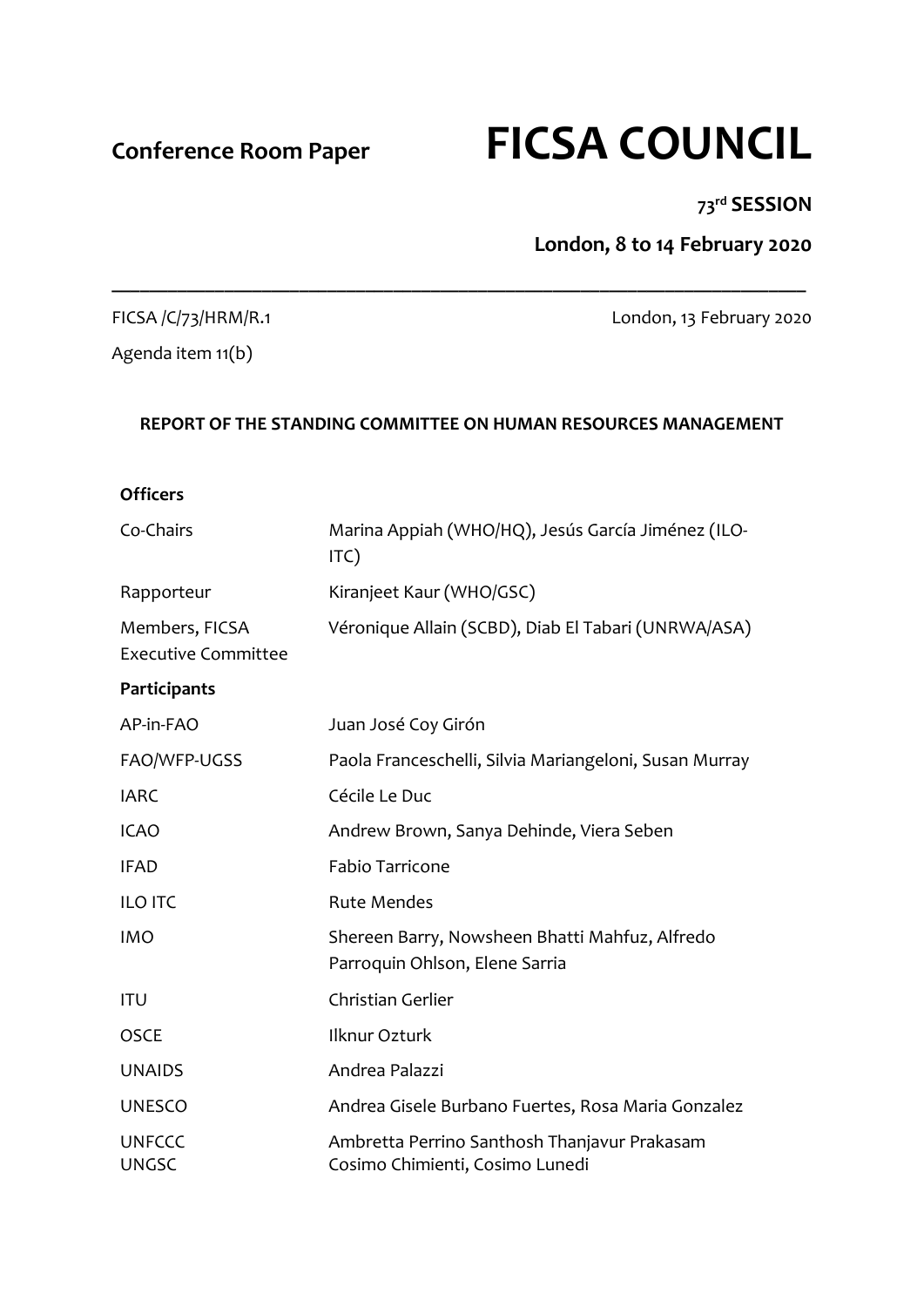| <b>UNIDO</b>                         | <b>Steve Eales</b>               |
|--------------------------------------|----------------------------------|
| <b>UPU</b>                           | Frank Landauer                   |
| <b>WHO/AFRO</b>                      | Guy Parfait Elenga               |
| WHO/EMRO                             | Tonia Rifaey                     |
| <b>WHO/EURO</b>                      | Antonella Biasiotto              |
| WHO/HQ                               | Lianne Gonsalves                 |
| <b>WHO/SEARO</b>                     | Ritesh Singh                     |
| WHO/WPRO                             | Priya Mannava                    |
| <b>Members with Associate status</b> |                                  |
| <b>IDLO</b>                          | Margarita Meldon                 |
| <b>OPCW</b>                          | Romina Catera, Alberto Fernandez |
| Guest                                |                                  |
| WMU                                  | Anne Pazaver                     |

# **Adoption of the Agenda (agenda item 1)**

1. The Standing Committee adopted the following agenda:

- 1. Adoption of the agenda
- 2. Election of the rapporteur
- 3. Conditions for dismissal through the performance appraisal/assessment/evaluation (FICSA/C/73/HRM/Summary Sheet 3) – *Marina*
- *Appiah, Vice-Chair*

4. Increase in use of non-staff (FICSA/C/73/HRM/Summary Sheet 4) – *Jesus Garcia Jimenez, Vice-Chair*

5. Officially recording SA duties in the performance evaluation workplan) (FICSA/C/73/HRM/Summary Sheet 5) – *Veronique Allain, Field Issues*

6. Organizational Restructuring - (FICSA/C/73/HRM/Summary Sheet 6) – *Marina Appiah, Vice-Chair*

- 7. Any other business
- 8. Nomination of Standing Committee officers and core group members

#### **Election of the rapporteur (agenda item 2)**

2. The Standing Committee elected Ms Kiranjeet Kaur (WHO/GSC) as rapporteur.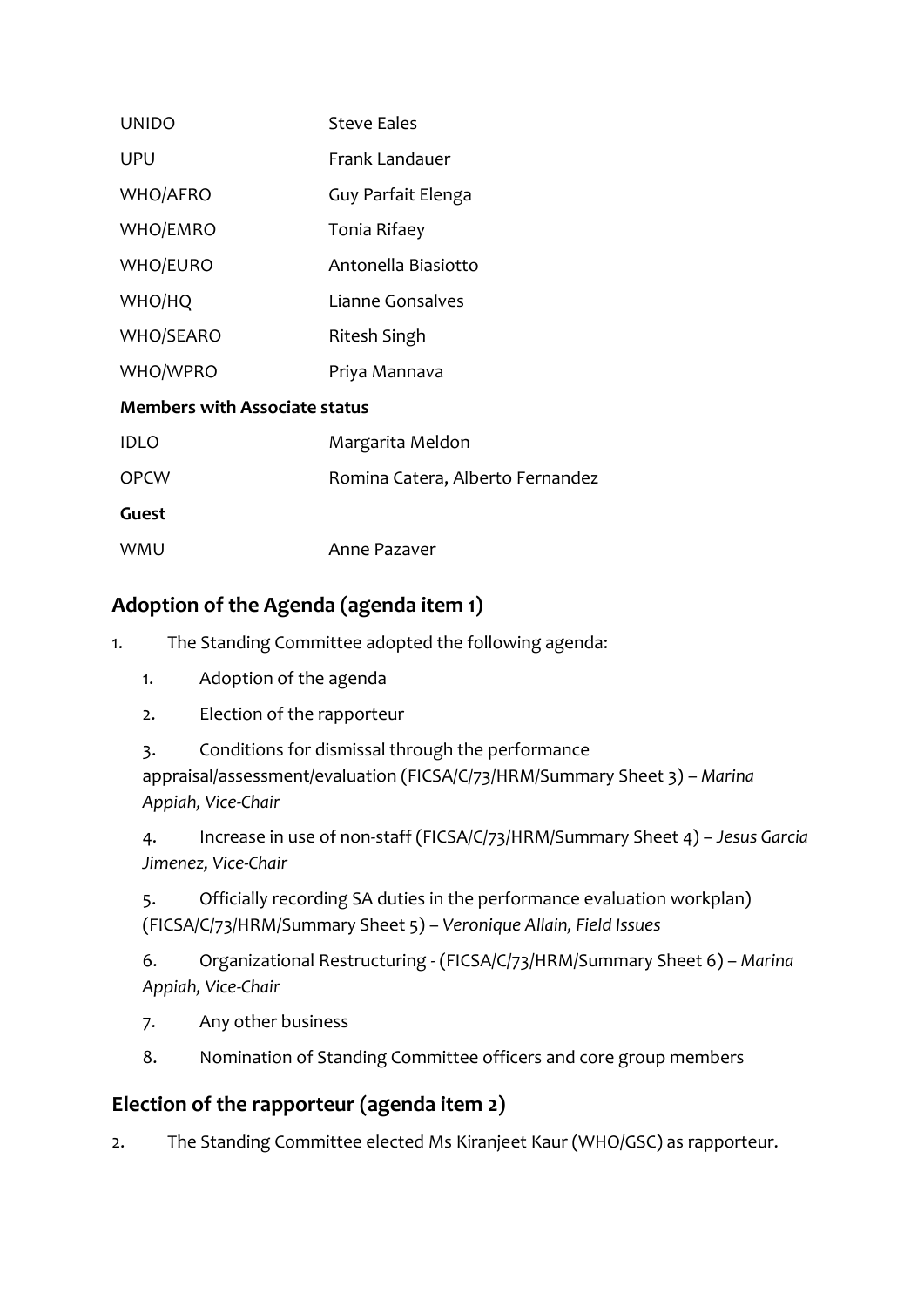# **Conditions for dismissal through the performance appraisal/assessment/evaluation (agenda item 3)**

3. The Co-Chair (WHO/HQ) explaining how WHO staff are supposed to be evaluated. The reference document was the promulgated policy on "Managing Underperformance", in order to stimulate discussion, encourage members to share experience with performance evaluations and performance improvement plans (PIPs), and to collectively identify what could be done to improve existing policies so that the individual policies are implemented in their intended spirit: aiming to nurture staff to give their best through their tenure of office in an organization, and to ensuring the appropriate use of impartial and transparent process(es) to dismiss consistently underperforming staff. That would ensure a win–win situation for staff and organization.

4. At UNIDO staff performance/PIP was similar to the WHO/HQ experience. Further, staff who were considered to be underperforming were considered culpable before the fact. In summary, the policy was theoretically positive towards staff but usually negative in its implementation.

5. ICAO had a two-tier process that determined whether or not a staff member should be put on a PIP. Initially, an advisory group was established, comprised an individual chosen by the supervisee, another chosen by the supervisor and a third chosen by both – usually at the same or higher grade than the supervisor to review the process and give an assessment on whether or not a PIP is needed. This process allowed transparency and fairness, and in most cases, the process stopped there. When the advisory group recommended a PIP, however, the supervisor could initiate one at any time, and supervisors did not wait for an evaluation cycle to elapse before initiating a PIP in most cases.

6. At WHO/EMRO, the Performance Management and Developmental System (PMDS) if used correctly was one of the greatest tools. Staff whose performance was wrongfully evaluated had sought assistance from the Ad hoc Ombudsman, who in turn, had relied on Human Resources (HR) for support in resolving those issues amicably in the interest of both staff and WHO. HR consistently proffered the use of a developmental plan, and the outcome in most cases was unfavourable, especially for those on shortterm contracts. Similarly to WHO/HQ, staff with fixed-term contracts stood a better chance of keeping their jobs than their colleagues with temporary contracts. Given the manner of handling most cases of underperformance, staff seemed to be taking too much sick leave, and Member States wanted an analysis of this matter. To mitigate the potential harm to staff, the staff association concurrently informed the Ombudsman of the unhelpful consequences of putting staff on a development plan and advised staff not to agree to their proposal. In addition, effectively used PMDS was useful in WHO/WPRO. when used

7. At UNFCC performance evaluation was done electronically using a performance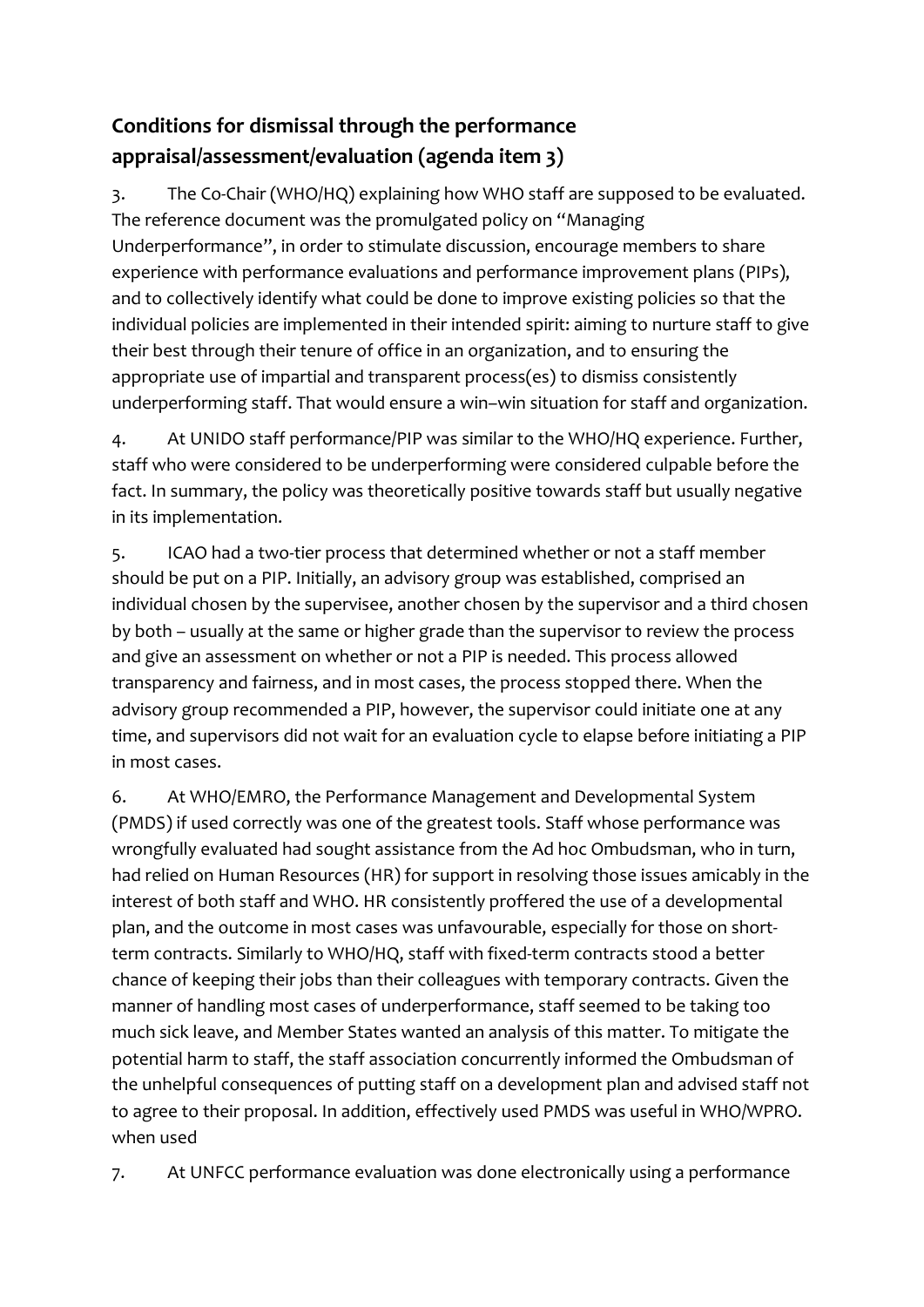device called "ePAS". The policy allowed the organization to take appropriate measures when a staff member received three negative performance appraisals consecutively. At the end of 2019 a working group on performance management, composed of staff members of different grades who fulfilled the terms of reference, was established. Its mandate included ensuring consistency in performance management rating across the secretariat and increasing compliance to performance management processes. The group recognized that responsibility for the performance appraisal process was shared and the poor performance of a staff member could also be considered a reflection of poor supervision. In general, an informal PIP could be implemented at any time during the annual performance cycle when a performance shortcoming is identified, and other support measures, such training and coaching, could be put in place.

8. ICAO enquired whether existing policies on performance appraisal gave consideration to staff with disabilities by lowering the bar for performance. Feedback from WHO/HQ indicated that WHO's disability policy was driven by equality of access to employment, advancement and retention for people with disabilities. This meant that WHO would hire the best person for the job, regardless of disability. People with disabilities should be provided with reasonable accommodation: that is, necessary and appropriate measures to ensure that they had access to participate and advance in employment and to training or other career development opportunities, on an equal basis with others.

9. To address the misuse of the PMDS and PIPs, members proposed that staff associations/unions consider advocating at their organizations, including:

- having a clear strategy for performance management that covers expectations, empowering of employer–employee, providing valuable feedback, setting goals, career path, etc.;
- insistence that people with supervisory roles undergo face-to-face focused training on leadership and supervision, including policies on management under performance;
- policies on managing underperformance that have a checklist for the supervisor on the processes that must be followed before a PIP is made, also require that the checklist also be completed by the supervisee.
- introducing 360 performance review.

10. Members of the Standing Committee saw value in the 360 performance review as an evaluation tool, worth pursuing in spite of the possibility malicious use by subordinates and peers, and of a supervisor of a small team being able to identify his/her reviewers, and retaliate in cases where the review discredit him or her.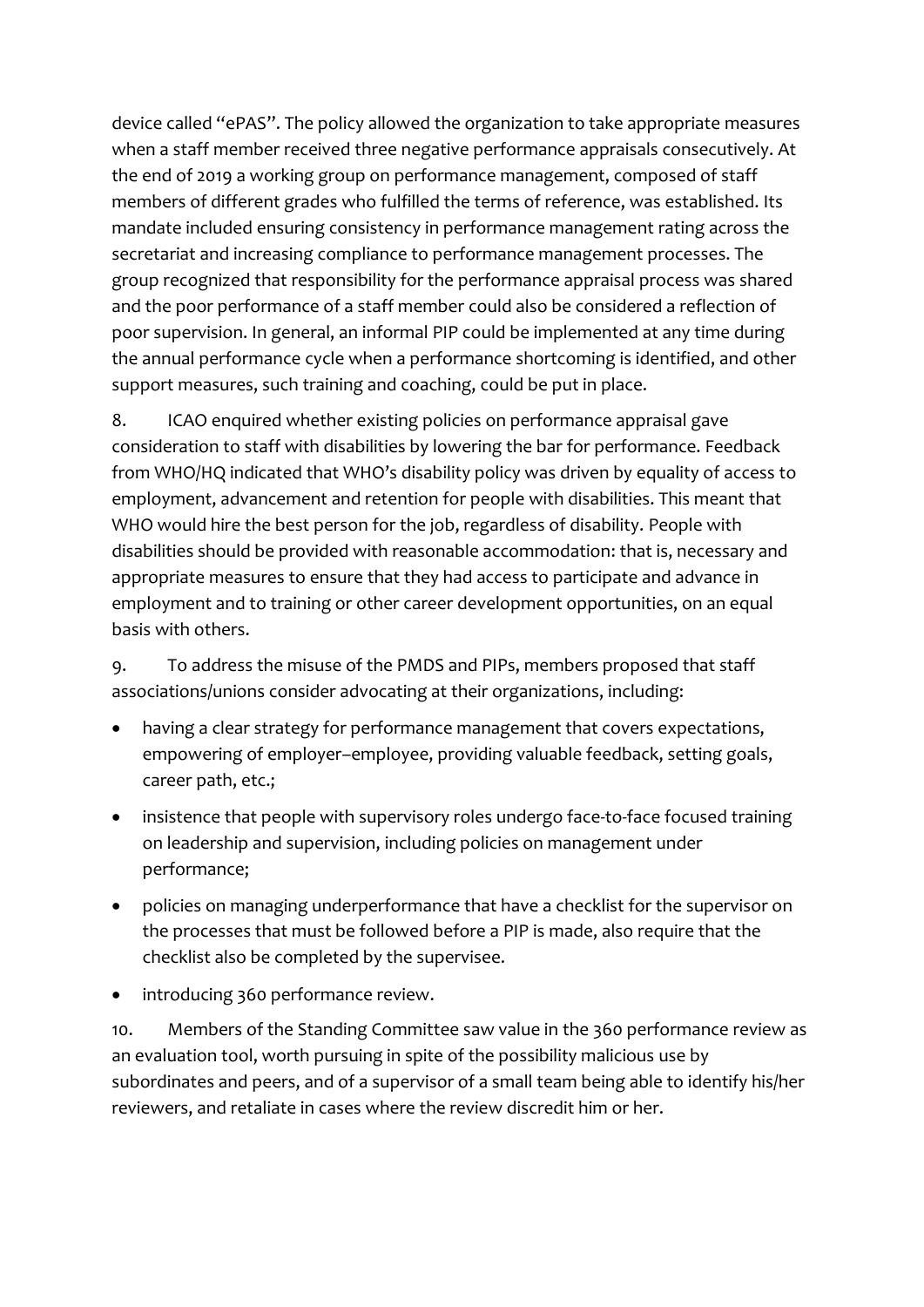# **Increase in the use of non-staff (agenda item 4)**

12. Research on the prevalence of non-staff in the UN workforce could affect future workforce trends. According to the 2014 Joint Inspection Unit (JIU) report, the UN workforce comprised 45% non-staff contracts globally, and over 70% at the level of individual organizations. Action to address this trend was imperative that so that staff associations do not become extinct or staff with contracts the minority.

13. Members of the HRM Standing Committee described the numbers and status of non-staff personnel in their workplaces, policies governing their use and whether or on what terms such personnel were covered by their staff associations or unions. A concern was expressed that, if non-staff personnel organized outside a broader staff association, there would be two competing voices negotiating with management.

As to the increasing use of non-staff personnel, the **Standing Committee recommended** that staff associations:

- work towards increasing labour rights for any co-worker; and
- hold their administration accountable on the use and misuse of consultancy contracts and/or demand that they align the provisions of recruitment and consultancy policies to current practice.

**The Standing Committee requests the Executive Committee to raise the issue of the use of non-staff at the upcoming ICSC session and to call on organizations to establish guidelines to ensure that the use of consultants is only for a limited period for projects in specialized areas, where the requisite expertise, skills or knowledge is not readily available within the organizations.**

# **Officially recording staff association duties in the performance evaluation workplan (agenda item 5)**

14. A Member of the FICSA Executive Committee (SCBD) encouraged the inclusion of work as staff representatives in performance evaluation workplans even though one's immediate supervisor would probably not have any oversight on staff committee deliverables. As members shared their experience on that issue, it became clear that practices varied widely between organizations, including practices related to release of staff to do staff association work.

15. The Standing Committee agreed that staff representatives should reflect their work in their evaluation reports. Although supervisors had no way of evaluating the stated objectives, that practice enabled staff representatives to showcase their competencies.

# **Organizational restructuring (agenda item 6)**

16. A number of Standing Committee members worked in agencies undergoing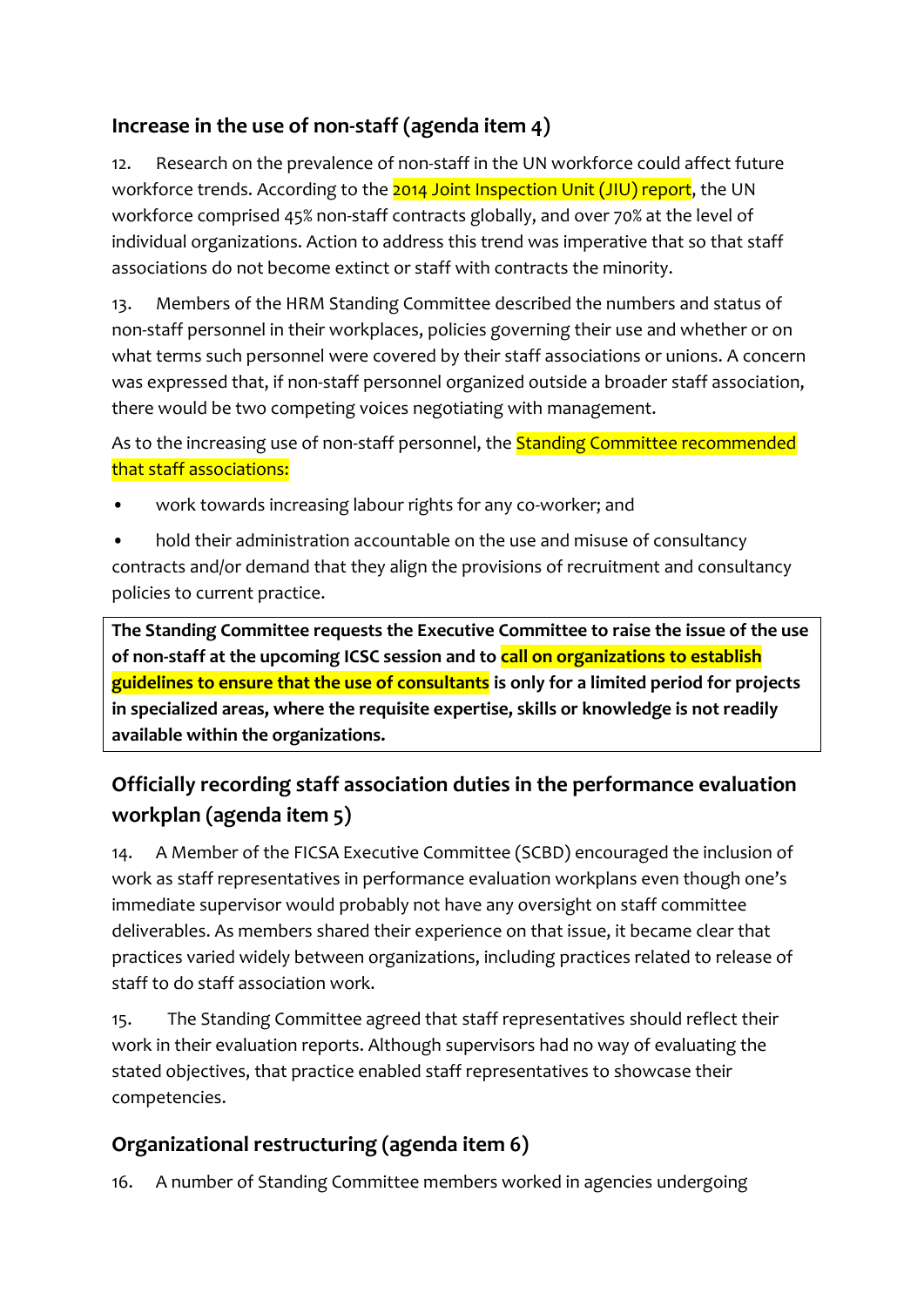organizational restructuring. Structures varied to ensure fair outcomes for staff whose position might change as a result, as did the involvement of staff associations and unions.

**The Standing Committee recommends that the FICSA Executive Committee approach OneHR to understand the principle that it applies to organizational redesign and to share that information with its membership, to help staff associations determine in advance whether they will accept guidance from OneHR during restructuring.**

**The Executive Committee should facilitate the process of information exchange among members undergoing any form of restructuring; agencies' documents would be shared on request for reference purposes only using the FICSA SharePoint (and not circulated outside FICSA). The SharePoint should also include the sharing of standard practices across organizations, prevailing policies in their agencies, to serve as a point of reference/basis for discussions with management.**

# **Any other business (agenda item 7)**

#### **Benefits/entitlements of P/staff applied differently, especially concerning change of residence or nationality**

19. Various members described examples of the differential application of benefits/entitlements of P staff. For example, at WHO/EMRO P staff must remain in the office for 42.5 hours per week, whether or not they take a thirty-minute lunch break. As IARC faced difficulties in identifying who should sign as the guarantors for rental contracts of internationally recruited staff; IARC therefore requested other organizations to share the practices, rules and solutions available to them. UNFCCC requested the membership to share prevailing practices in their agencies relating to travel, payment of overtime and separation by mutual agreement (SMA). Delegates requested members to send documents to the FICSA Secretariat for uploading.

#### **The Standing Committee recommended that FICSA:**

- **ExCom to conduct a research on the practices of other organizations (including those outside the UN) with regards to working hours and paid break, taking into account ILO rules in place in the 40-working hour convention.**
- **pursue with the relevant bodies, based on the health and wellness of staff, the inclusion of a thirty-minute lunch break within the eight-hour work day (so lunch breaks are paid);**

#### **Training**

20. Staff representatives who had participated in the workshop on reclassification in 2019 commended it to the HRM Standing Committee. Members therefore request the Executive Committee to include that in its training catalogue for 2020. IMO would like to